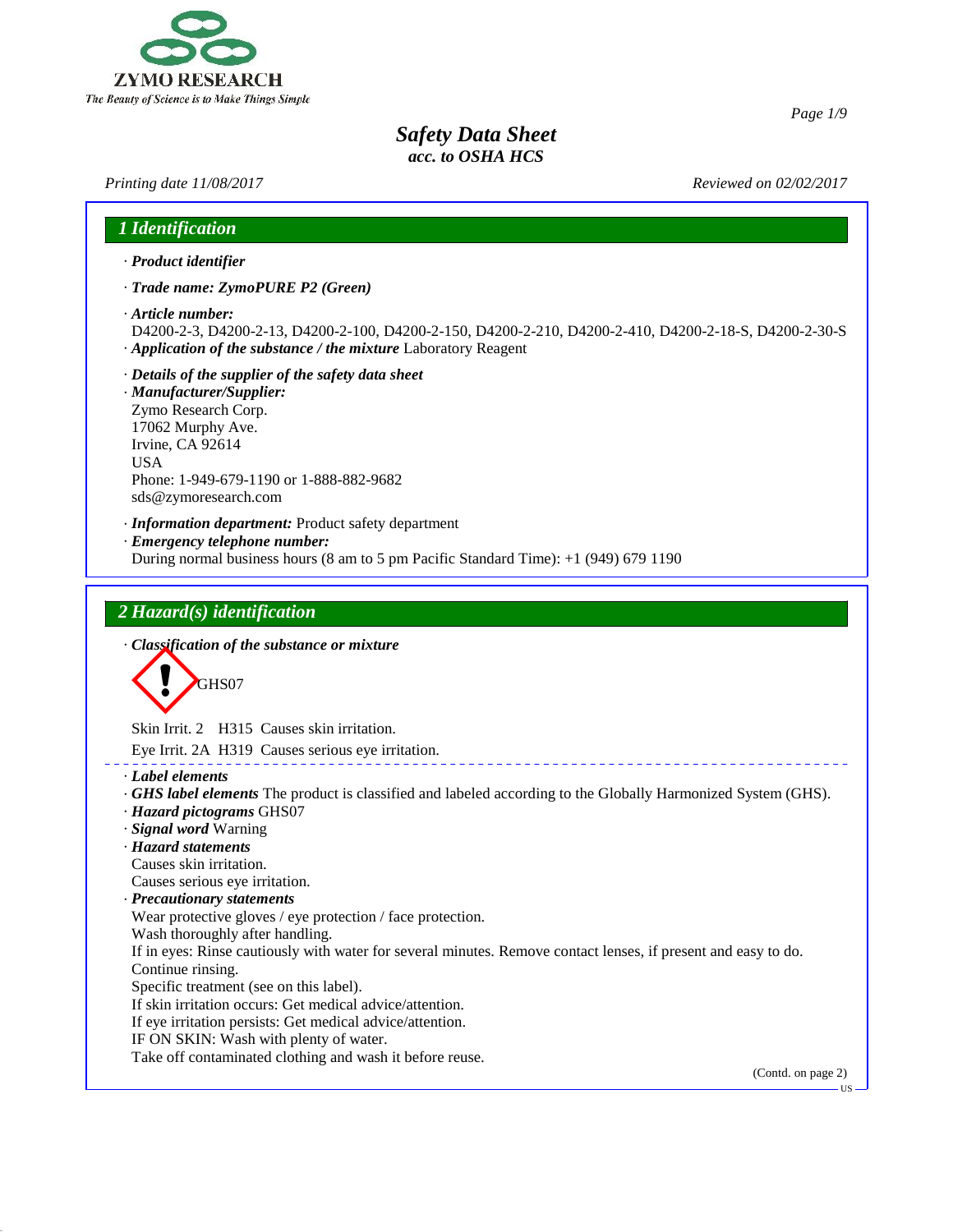

*Printing date 11/08/2017 Reviewed on 02/02/2017*

*Page 2/9*

*Trade name: ZymoPURE P2 (Green)*

(Contd. of page 1) · *Classification system:* · *NFPA ratings (scale 0 - 4)*  $\begin{bmatrix} 1 & 0 \\ 0 & 0 \end{bmatrix}$  Reactivity = 0 Fire  $= 0$  $Health = 1$ · *HMIS-ratings (scale 0 - 4)* **HEALTH**  FIRE REACTIVITY  $\boxed{0}$  Reactivity = 0  $\frac{1}{1}$  Health = 1  $\bullet$  Fire = 0 · *Other hazards* · *Results of PBT and vPvB assessment* · *PBT:* Not applicable. · *vPvB:* Not applicable.

### *3 Composition/information on ingredients*

· *Chemical characterization: Mixtures*

· *Description:* Mixture of the substances listed below with nonhazardous additions.

· *Dangerous components:*

CAS:  $1310-73-2$  sodium hydroxide  $\leq 2.5\%$ 

### *4 First-aid measures*

- · *After inhalation:* In case of unconsciousness place patient stably in side position for transportation.
- · *After skin contact:* Immediately wash with water and soap and rinse thoroughly.
- · *After eye contact:*
- Rinse opened eye for several minutes under running water. If symptoms persist, consult a doctor.
- · *After swallowing:* Do not induce vomiting; immediately call for medical help.
- · *Information for doctor:*
- · *Most important symptoms and effects, both acute and delayed* No further relevant information available.
- · *Indication of any immediate medical attention and special treatment needed*

No further relevant information available.

### *5 Fire-fighting measures*

· *Extinguishing media*

44.0

- · *Suitable extinguishing agents:*
- CO2, extinguishing powder or water spray. Fight larger fires with water spray or alcohol resistant foam. · *Special hazards arising from the substance or mixture*

Products of thermal decomposition of this material would include caustic vapors as well as sodium and sulfur compounds.

(Contd. on page 3)

<sup>·</sup> *Description of first aid measures*

**HS**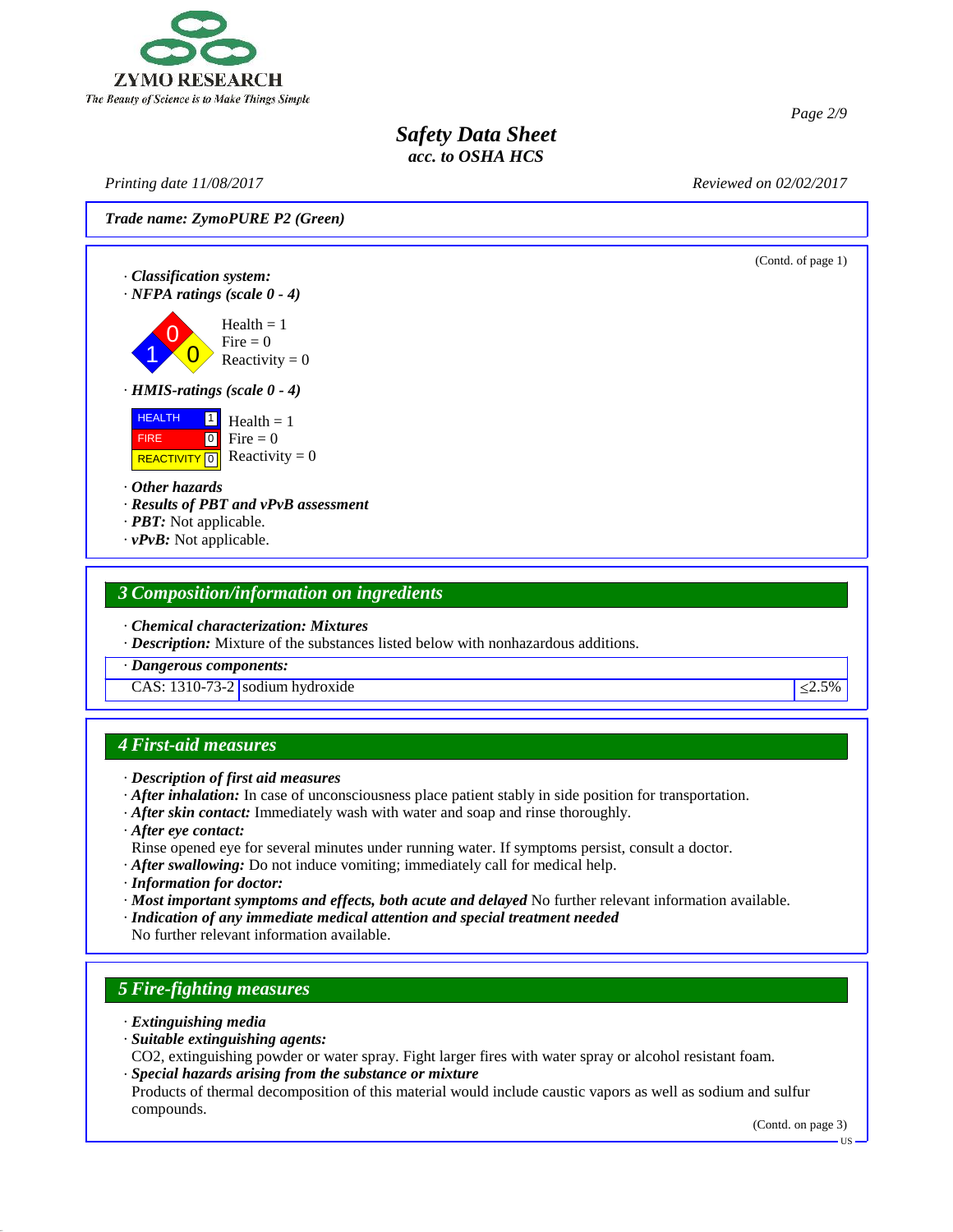

*Printing date 11/08/2017 Reviewed on 02/02/2017*

*Page 3/9*

(Contd. of page 2)

*Trade name: ZymoPURE P2 (Green)*

· *Advice for firefighters*

· *Protective equipment:*

Wear protective clothing, including self-contained breathing apparatus, for fighting fires involving this material.

#### *6 Accidental release measures*

· *Personal precautions, protective equipment and emergency procedures* Wear protective clothing.

· *Environmental precautions:* Dilute with plenty of water.

· *Methods and material for containment and cleaning up:* Absorb with liquid-binding material (sand, diatomite, acid binders, universal binders, sawdust). Ensure adequate ventilation.

- · *Reference to other sections*
- See Section 7 for information on safe handling.
- See Section 8 for information on personal protection equipment.
- See Section 13 for disposal information.
- · *Protective Action Criteria for Chemicals*

| $\cdot$ PAC-1:                                |                             |
|-----------------------------------------------|-----------------------------|
| $\overline{CAS}$ : 1310-73-2 sodium hydroxide | $0.5 \text{ mg/m}$          |
| $\cdot$ PAC-2:                                |                             |
| CAS: $1310-73-2$ sodium hydroxide             | $5 \text{ mg/m}$            |
| $\cdot$ PAC-3:                                |                             |
| CAS: $1310-73-2$ sodium hydroxide             | $\frac{50 \text{ mg}}{m^3}$ |

### *7 Handling and storage*

- · *Handling:*
- · *Precautions for safe handling*
- Ensure good ventilation/exhaustion at the workplace. Prevent formation of aerosols.
- · *Information about protection against explosions and fires:* No special measures required.
- · *Conditions for safe storage, including any incompatibilities*
- · *Storage:*

44.0

- · *Requirements to be met by storerooms and receptacles:* Store in cool, dry place. Store in well-ventilated location.
- · *Information about storage in one common storage facility:*

Do not store together with acids, chlorinated solvents, and reactive metals (e.g. aluminum, phosphorous, tin/tin oxides, zinc).

- · *Further information about storage conditions:* Keep receptacle tightly sealed.
- · *Specific end use(s)* Laboratory reagent

### *8 Exposure controls/personal protection*

· *Additional information about design of technical systems:* No further data; see item 7.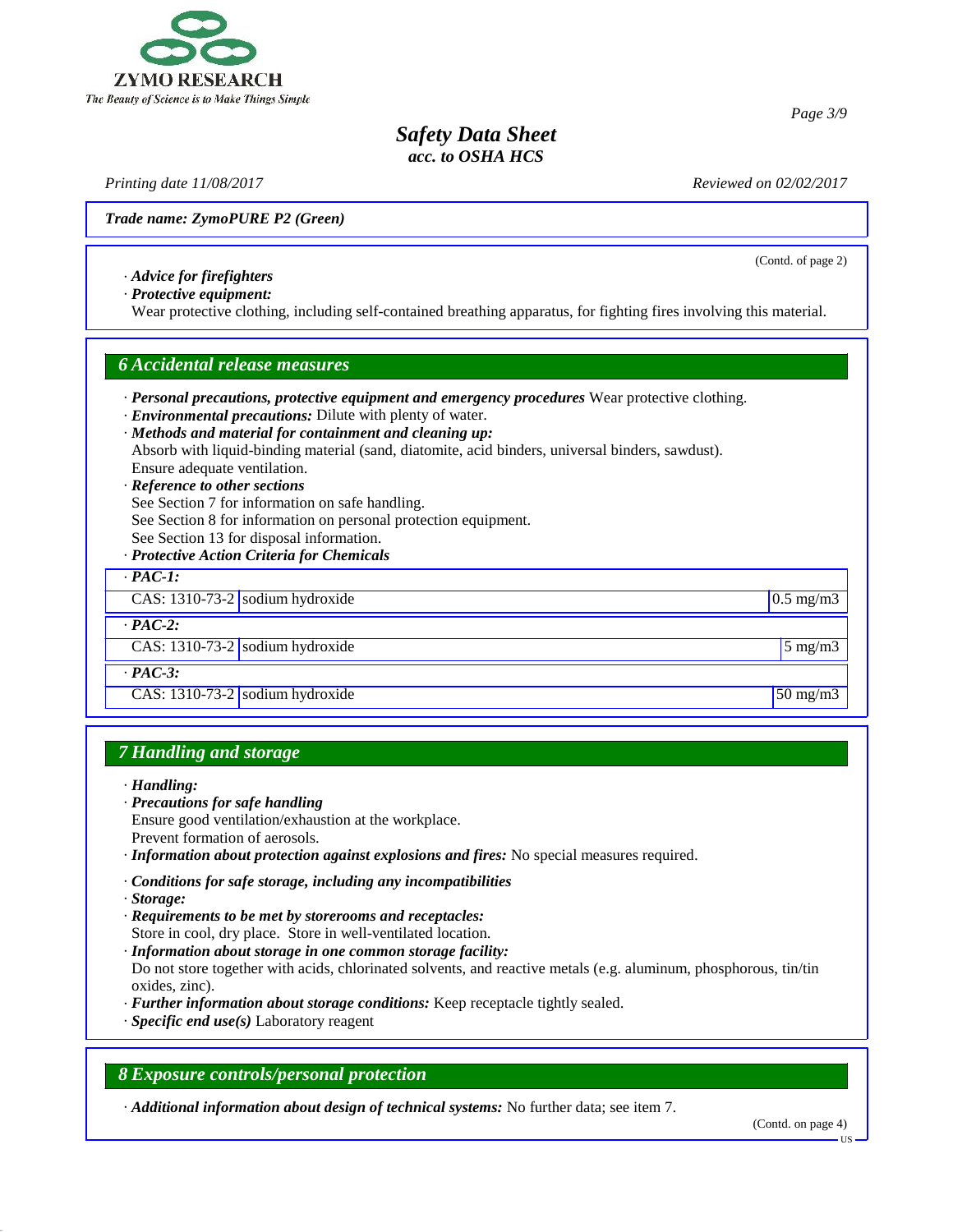

*Printing date 11/08/2017 Reviewed on 02/02/2017*

*Trade name: ZymoPURE P2 (Green)*

(Contd. of page 3)

· *Control parameters* Work under a chemical fume hood when using this product. Ensure eyewash station and safety showers are readily accessible.

· *Components with limit values that require monitoring at the workplace:*

#### **CAS: 1310-73-2 sodium hydroxide**

PEL Long-term value: 2 mg/m<sup>3</sup>

REL Ceiling limit value: 2 mg/m<sup>3</sup>

TLV Ceiling limit value: 2 mg/m³

· *Additional information:* The lists that were valid during the creation were used as basis.

#### · *Exposure controls*

- · *Personal protective equipment:*
- · *General protective and hygienic measures:*

Keep away from foodstuffs, beverages and feed.

Immediately remove all soiled and contaminated clothing.

Wash hands before breaks and at the end of work.

Avoid contact with the eyes and skin.

· *Breathing equipment:*

In case of brief exposure or low pollution use respiratory filter device. In case of intensive or longer exposure use respiratory protective device that is independent of circulating air.

· *Protection of hands:*



The glove material has to be impermeable and resistant to the product/ the substance/ the preparation. Due to missing tests no recommendation to the glove material can be given for the product/ the preparation/ the chemical mixture.

Selection of the glove material on consideration of the penetration times, rates of diffusion and the degradation · *Material of gloves*

The selection of the suitable gloves does not only depend on the material, but also on further marks of quality and varies from manufacturer to manufacturer. As the product is a preparation of several substances, the resistance of the glove material can not be calculated in advance and has therefore to be checked prior to the application.

#### · *Penetration time of glove material*

The exact break through time has to be found out by the manufacturer of the protective gloves and has to be observed.

· *Eye protection:*

44.0



(Contd. on page 5)

 $\overline{US}$   $\longrightarrow$ 

*Page 4/9*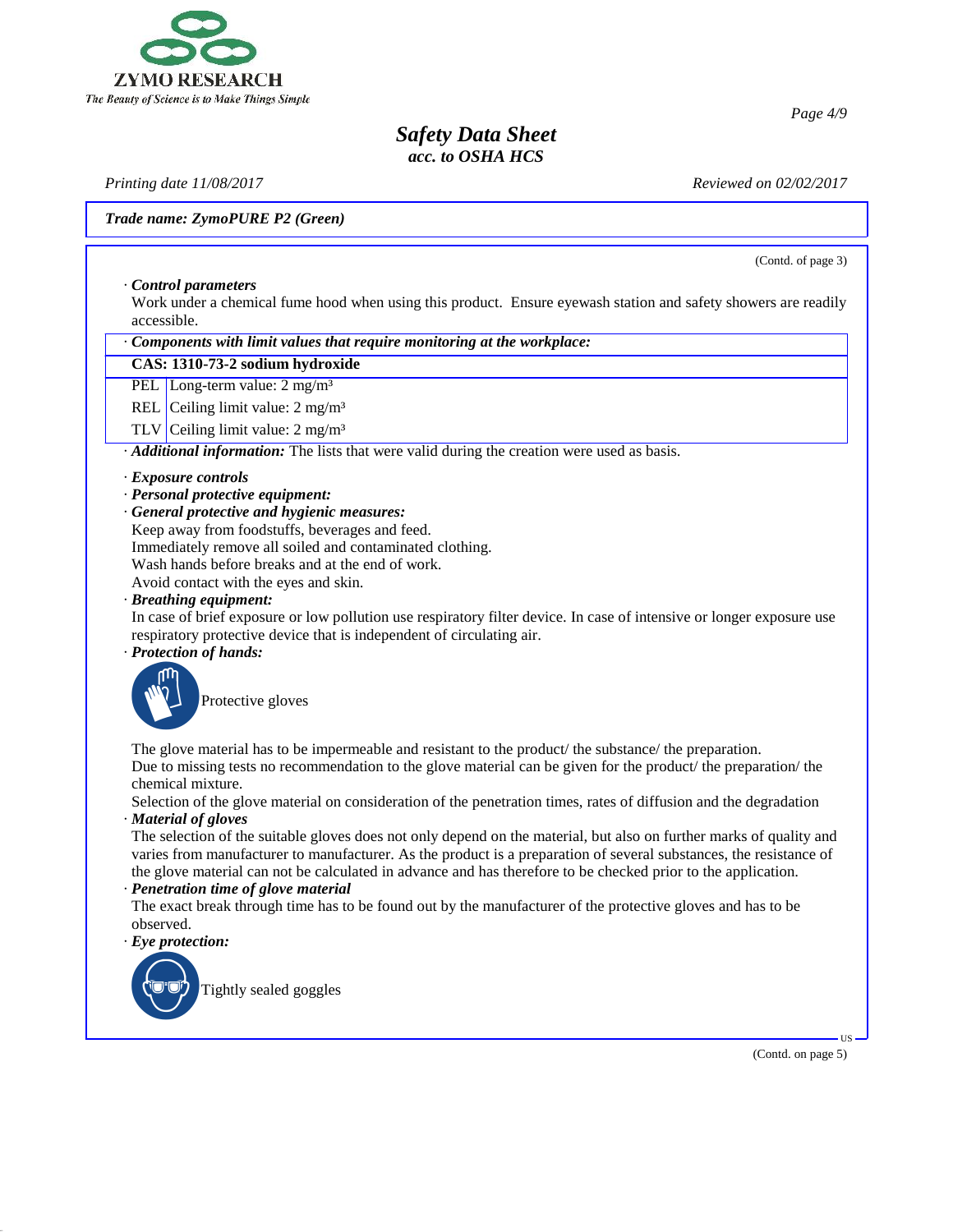

*Printing date 11/08/2017 Reviewed on 02/02/2017*

44.0

*Trade name: ZymoPURE P2 (Green)*

(Contd. of page 4)

|                                                                                                              |                                               | <b>9 Physical and chemical properties</b> |  |  |  |  |
|--------------------------------------------------------------------------------------------------------------|-----------------------------------------------|-------------------------------------------|--|--|--|--|
| · Information on basic physical and chemical properties<br><b>General Information</b><br>$\cdot$ Appearance: |                                               |                                           |  |  |  |  |
| Form:                                                                                                        | Liquid                                        |                                           |  |  |  |  |
| Color:                                                                                                       | Light green                                   |                                           |  |  |  |  |
| $\cdot$ Odor:                                                                                                | Nearly odorless                               |                                           |  |  |  |  |
| · Odor threshold:                                                                                            | Not determined.                               |                                           |  |  |  |  |
| $\cdot$ pH-value:                                                                                            | Not determined.                               |                                           |  |  |  |  |
| Change in condition                                                                                          |                                               |                                           |  |  |  |  |
| <b>Melting point/Melting range:</b>                                                                          | Undetermined.                                 |                                           |  |  |  |  |
| <b>Boiling point/Boiling range:</b>                                                                          | Undetermined.                                 |                                           |  |  |  |  |
| · Flash point:                                                                                               | Not applicable.                               |                                           |  |  |  |  |
| · Flammability (solid, gaseous):                                                                             | Not applicable.                               |                                           |  |  |  |  |
| · Ignition temperature:                                                                                      |                                               |                                           |  |  |  |  |
| Decomposition temperature:                                                                                   | Not determined.                               |                                           |  |  |  |  |
| · Auto igniting:                                                                                             | Product is not selfigniting.                  |                                           |  |  |  |  |
| · Danger of explosion:                                                                                       | Product does not present an explosion hazard. |                                           |  |  |  |  |
| · Explosion limits:                                                                                          |                                               |                                           |  |  |  |  |
| Lower:                                                                                                       | Not Applicable                                |                                           |  |  |  |  |
| <b>Upper:</b>                                                                                                | Not Applicable                                |                                           |  |  |  |  |
| · Vapor pressure:                                                                                            | Not determined.                               |                                           |  |  |  |  |
| · Density:                                                                                                   | Not determined.                               |                                           |  |  |  |  |
| · Relative density                                                                                           | Not determined.                               |                                           |  |  |  |  |
| · Vapor density                                                                                              | Not determined.                               |                                           |  |  |  |  |
| $\cdot$ Evaporation rate                                                                                     | Not determined.                               |                                           |  |  |  |  |
| · Solubility in / Miscibility with<br>Water:                                                                 | Fully miscible.                               |                                           |  |  |  |  |
| · Partition coefficient (n-octanol/water): Not determined.                                                   |                                               |                                           |  |  |  |  |
| · Viscosity:                                                                                                 |                                               |                                           |  |  |  |  |
| Dynamic:                                                                                                     | Not determined.                               |                                           |  |  |  |  |
| Kinematic:                                                                                                   | Not determined.                               |                                           |  |  |  |  |
| · Solvent content:                                                                                           |                                               |                                           |  |  |  |  |
| Organic solvents:                                                                                            | 0.0 %                                         |                                           |  |  |  |  |
| <b>VOC</b> content:                                                                                          | $0.0$ g/l / $0.00$ lb/gl                      |                                           |  |  |  |  |
| Solids content:                                                                                              | 1.0%                                          |                                           |  |  |  |  |
|                                                                                                              |                                               | (Contd. on page 6)<br><b>US</b>           |  |  |  |  |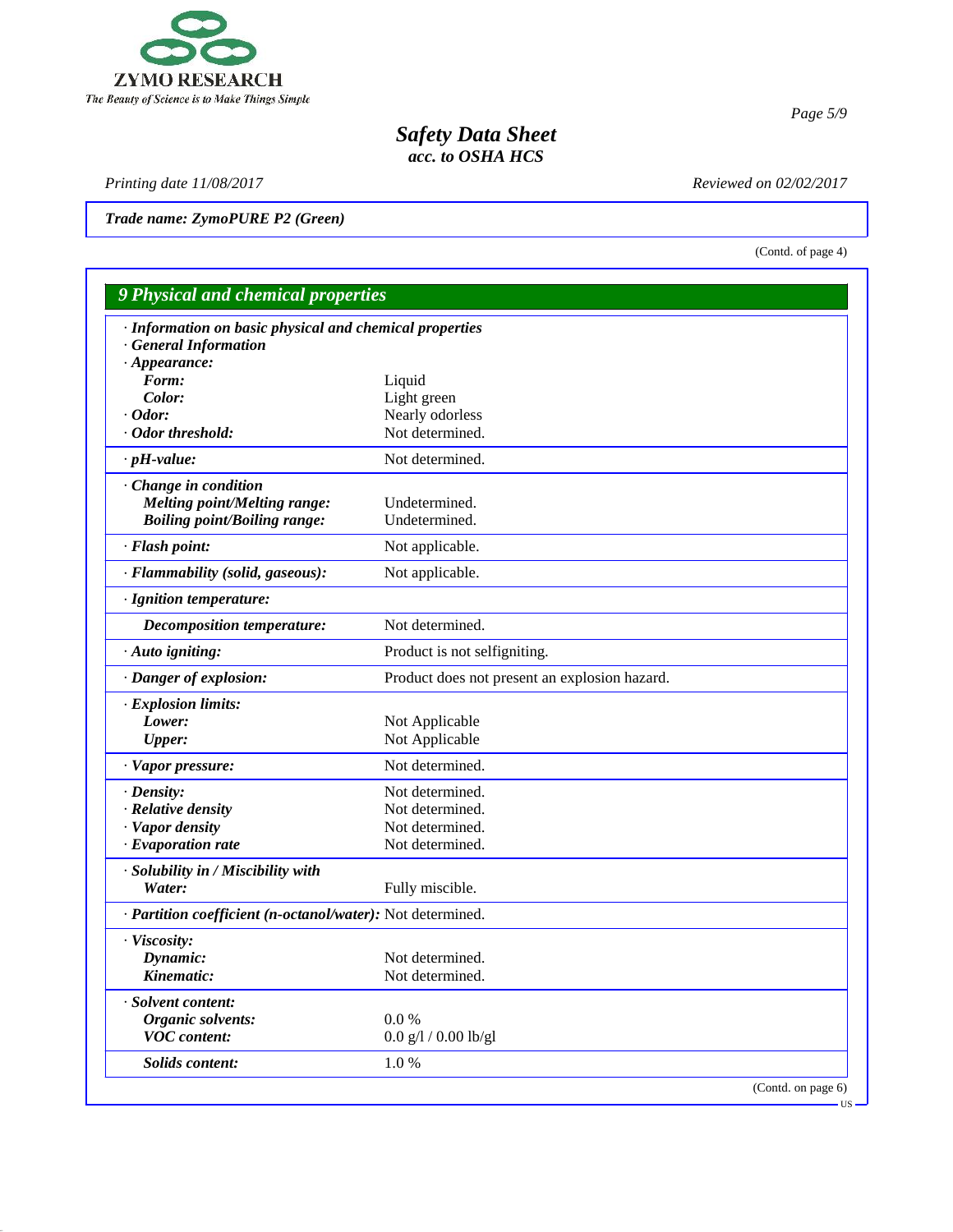

*Printing date 11/08/2017 Reviewed on 02/02/2017*

(Contd. of page 5)

*Page 6/9*

*Trade name: ZymoPURE P2 (Green)*

· *Other information* No further relevant information available.

## *10 Stability and reactivity*

- · *Reactivity* No further relevant information available.
- · *Chemical stability*
- · *Thermal decomposition / conditions to be avoided:* No decomposition if used according to specifications.
- · *Possibility of hazardous reactions* No dangerous reactions known.
- · *Conditions to avoid* No further relevant information available.
- · *Incompatible materials:* No further relevant information available.
- · *Hazardous decomposition products:* No dangerous decomposition products known.

### *11 Toxicological information*

- · *Information on toxicological effects*
- · *Acute toxicity:*

· *LD/LC50 values that are relevant for classification:*

#### **CAS: 1310-73-2 sodium hydroxide**

Oral LD50 2000 mg/kg (rat)

- · *Primary irritant effect:*
- · *on the skin:* Irritant to skin and mucous membranes.
- · *on the eye:* Irritating effect.
- · *Sensitization:* No sensitizing effects known.
- · *Additional toxicological information:*

The product shows the following dangers according to internally approved calculation methods for preparations: Irritant

· *Carcinogenic categories*

· *IARC (International Agency for Research on Cancer)*

None of the ingredients is listed.

· *NTP (National Toxicology Program)*

None of the ingredients is listed.

· *OSHA-Ca (Occupational Safety & Health Administration)*

None of the ingredients is listed.

# *12 Ecological information*

· *Toxicity*

44.0

- · *Aquatic toxicity:* No further relevant information available.
- · *Persistence and degradability* No further relevant information available.
- · *Behavior in environmental systems:*
- · *Bioaccumulative potential* No further relevant information available.

(Contd. on page 7)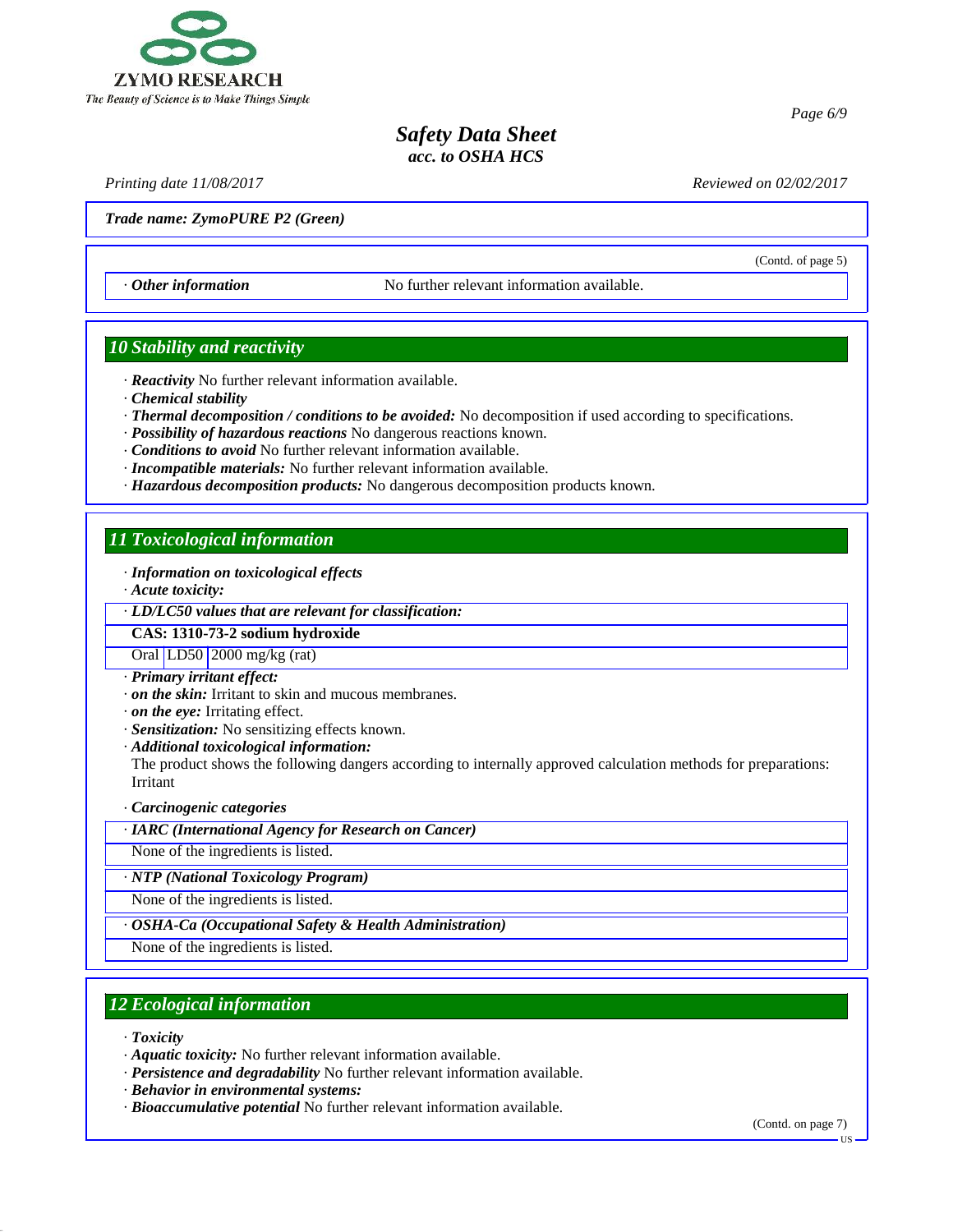

*Printing date 11/08/2017 Reviewed on 02/02/2017*

(Contd. of page 6)

*Trade name: ZymoPURE P2 (Green)*

· *Mobility in soil* No further relevant information available.

· *Additional ecological information:*

· *General notes:* Generally not hazardous for water

- · *Results of PBT and vPvB assessment*
- · *PBT:* Not applicable.

· *vPvB:* Not applicable.

· *Other adverse effects* No further relevant information available.

## *13 Disposal considerations*

· *Waste treatment methods*

· *Recommendation:*

Dispose of contents in accordance with local/regional/national, and international recommendations.

· *Uncleaned packagings:*

· *Recommendation:*

Dispose of container in acoordance with local/regional/national and international recommendations.

· *Recommended cleansing agent:* Water, if necessary with cleansing agents.

| <b>14 Transport information</b>                                                     |                      |
|-------------------------------------------------------------------------------------|----------------------|
| $\cdot$ UN-Number                                                                   | Not regulated        |
| $\cdot$ UN proper shipping name                                                     | Not regulated        |
| $\cdot$ Transport hazard class(es)                                                  | Not regulated        |
| · Packing group                                                                     | Not regulated        |
| · Environmental hazards:                                                            | Not applicable.      |
| · Special precautions for user<br>· Stowage Category                                | Not applicable.<br>A |
| · Transport in bulk according to Annex II of<br><b>MARPOL73/78 and the IBC Code</b> | Not applicable.      |
| · UN "Model Regulation":                                                            | not regulated        |

### *15 Regulatory information*

· *Safety, health and environmental regulations/legislation specific for the substance or mixture* · *Sara*

· *Section 355 (extremely hazardous substances):*

None of the ingredients is listed.

· *Section 313 (Specific toxic chemical listings):*

None of the ingredients is listed.

44.0

(Contd. on page 8)

US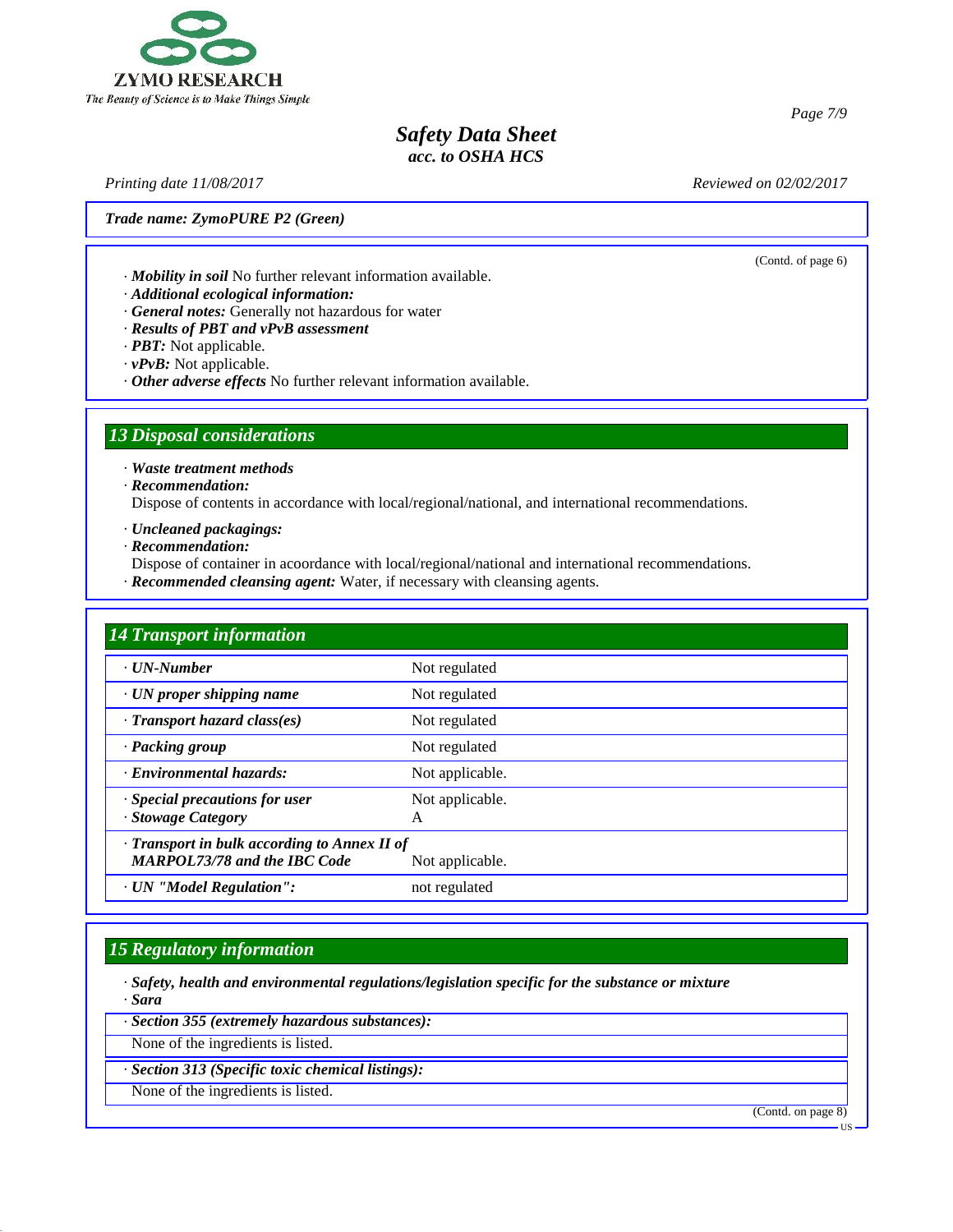

*Printing date 11/08/2017 Reviewed on 02/02/2017*

*Page 8/9*

*Trade name: ZymoPURE P2 (Green)*

|                                                                                                                    | (Contd. of page 7) |
|--------------------------------------------------------------------------------------------------------------------|--------------------|
| · TSCA (Toxic Substances Control Act):                                                                             |                    |
| All ingredients are listed.                                                                                        |                    |
| Proposition 65                                                                                                     |                    |
| <b>Chemicals known to cause cancer:</b>                                                                            |                    |
| None of the ingredients is listed.                                                                                 |                    |
| Chemicals known to cause reproductive toxicity for females:                                                        |                    |
| None of the ingredients is listed.                                                                                 |                    |
| Chemicals known to cause reproductive toxicity for males:                                                          |                    |
| None of the ingredients is listed.                                                                                 |                    |
| Chemicals known to cause developmental toxicity:                                                                   |                    |
| None of the ingredients is listed.                                                                                 |                    |
| Carcinogenic categories                                                                                            |                    |
| <b>EPA</b> (Environmental Protection Agency)                                                                       |                    |
| None of the ingredients is listed.                                                                                 |                    |
| TLV (Threshold Limit Value established by ACGIH)                                                                   |                    |
| None of the ingredients is listed.                                                                                 |                    |
| · NIOSH-Ca (National Institute for Occupational Safety and Health)                                                 |                    |
| None of the ingredients is listed.                                                                                 |                    |
| <b>GHS label elements</b> The product is classified and labeled according to the Globally Harmonized System (GHS). |                    |
| · Hazard pictograms GHS07                                                                                          |                    |
| · Signal word Warning                                                                                              |                    |
| · Hazard statements                                                                                                |                    |
| Causes skin irritation.                                                                                            |                    |
| Causes serious eye irritation.                                                                                     |                    |
| · Precautionary statements                                                                                         |                    |
| $\cdots$                                                                                                           |                    |

Wear protective gloves / eye protection / face protection.

Wash thoroughly after handling.

If in eyes: Rinse cautiously with water for several minutes. Remove contact lenses, if present and easy to do. Continue rinsing.

Specific treatment (see on this label).

If skin irritation occurs: Get medical advice/attention.

If eye irritation persists: Get medical advice/attention.

IF ON SKIN: Wash with plenty of water.

Take off contaminated clothing and wash it before reuse.

· *Chemical safety assessment:* A Chemical Safety Assessment has not been carried out.

### *16 Other information*

This information is based on our present knowledge. However, this shall not constitute a guarantee for any specific product features and shall not establish a legally valid contractual relationship.

· *Department issuing SDS:* Zymo Research Corp.

Safety Department

44.0